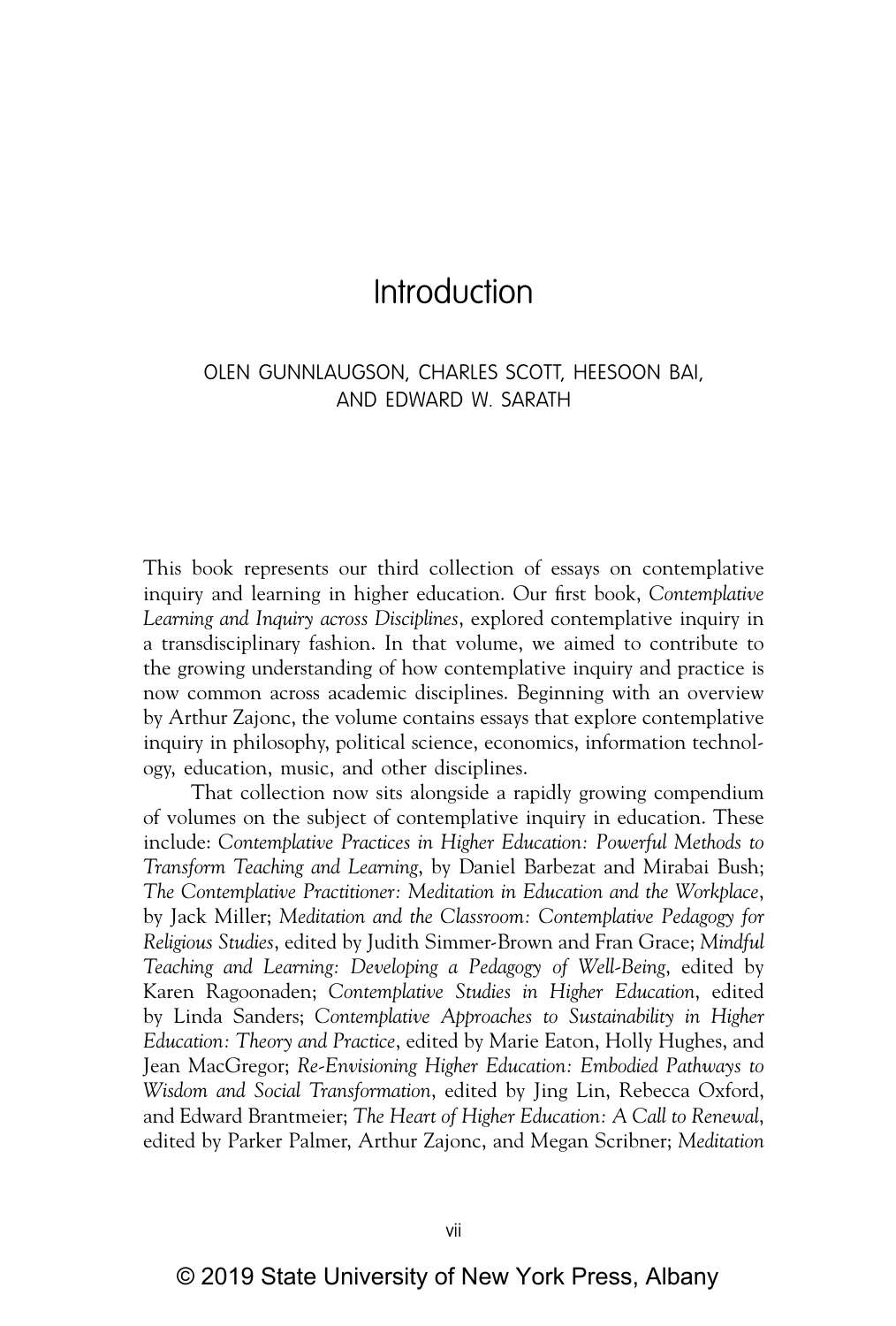*as Contemplative Inquiry: When Knowing Becomes Love*, by Arthur Zajonc; *Yoga Minds, Writing Bodies: Contemplative Writing Pedagogy*, by Christy Wenger; *Introducing Contemplative Studies*, by Louis Komjathy; *Cultivating a Culture of Learning: Contemplative Practices, Pedagogy, and Research in Education*, edited by Kathryn Byrnes, Jane Dalton, and Elizabeth Hope Dorman; *Lectio Divina as Contemplative Pedagogy: Re-appropriating Monastic Practice for the Humanities*, by Mary Keator; and *Contemplative Literature: A Comparative Sourcebook on Meditation and Contemplative Prayer*, edited by Louis Komjathy. The last one listed here is an in-depth anthology of primary texts on meditation and contemplative prayer from a wide range of religious traditions, with commentaries by international experts. Furthermore, the list of volumes on mindfulness, specifically, in higher education is equally impressive, with several volumes now in publication, which we will not list here: not enough space.

Contemplative approaches to higher education have been emerging across a wide cross-section of disciplines and fields from the work of scholar-practitioners who are pushing the boundaries of traditional theories and practices of postsecondary instruction and learning. In addition, scholar-practitioners are finding ways in which long-established contemplative theories and practices can optimally fit into or be shaped by existing academic disciplines. While contemplative practices have been foundational to wisdom traditions throughout various cultural periods, more recently these practices are being reexamined across different contexts of learning, particularly in mainstream North American institutions of higher education.

Many scholars are finding it increasingly necessary to incorporate the rigors of contemplative practice within academic contexts, discovering that contemplative process and method are well equipped to enhance, deepen, and broaden academic thought and praxis across disciplines. As the essays in that first volume make clear, contemplative practices help focus the mind; offer the dispassionately reflective capacities of mindfulness; reduce stress; create and uncover meaning, insight, and wisdom; as well as facilitate awareness of both inner and outer worlds and our fruitful engagements in them. Among the most significant contributions is that these practices help students and instructors deepen their awareness of and engagement with self, others, and the world.

We read the proliferation of contemplative approaches to studies, instruction, and learning in higher education as a poignant sign that the current life-world situation of our time is one that needs to regain a measure of dynamic balance, wisdom, and intelligence capable of embodying sustaining and sustainable alternative courses for the future. Our cur-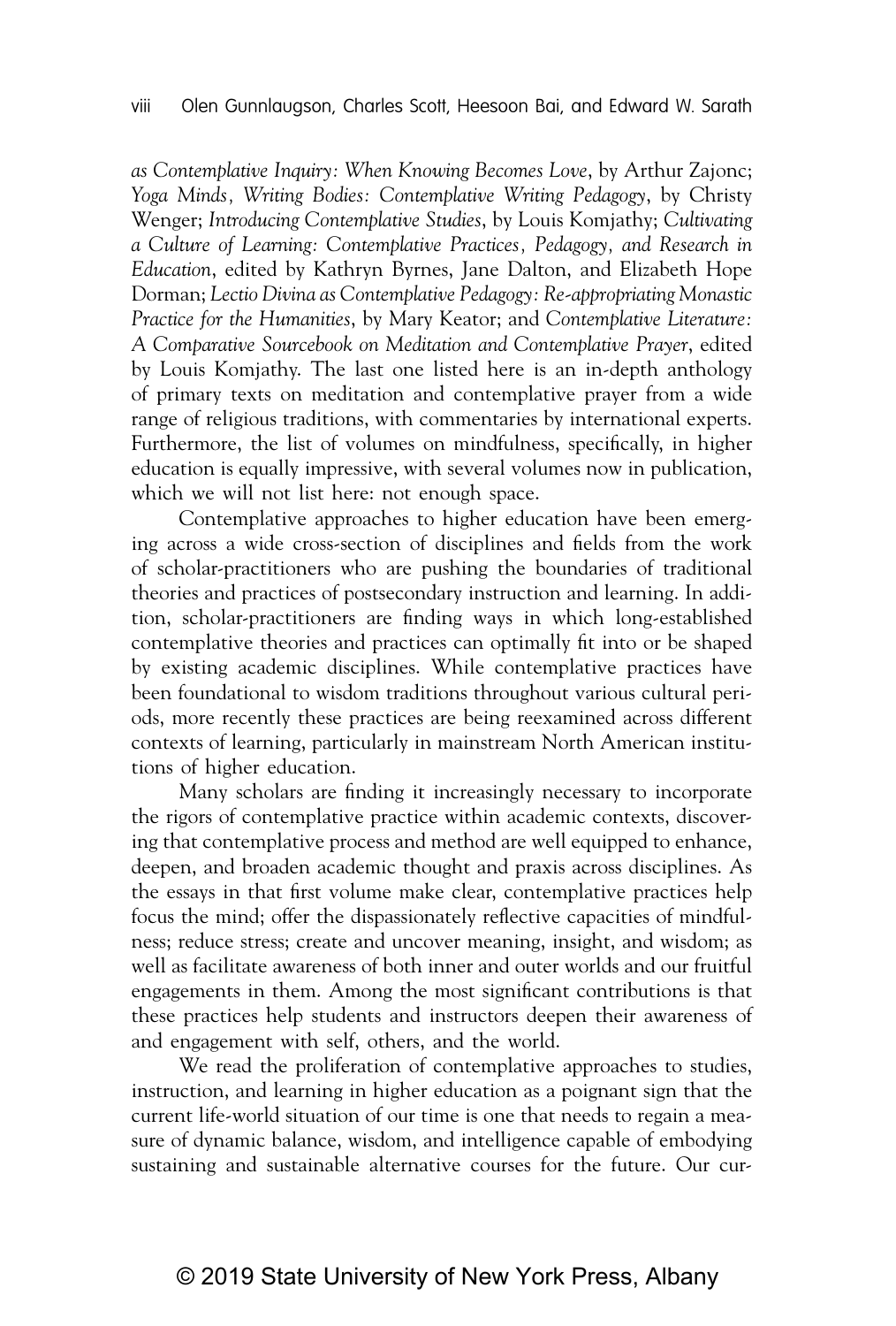#### Introduction ix

rent academic world, characterized by increasing complexity, connectedness, and change, is increasingly asking for curricular and pedagogical approaches that effectively address these realities.

### The Intersubjective Turn

Our previous, companion volume to this work, *The Intersubjective Turn: Theoretical Approaches to Contemplative Learning and Inquiry across Disciplines*, offered an overview of intersubjectivity. Because some readers may come to this volume without acquaintance with our previous volume, we feel it would be valuable to offer our overview of the intersubjective and its place in contemplative inquiry and practice. To begin with, we will quickly posit here a working definition of intersubjectivity, borrowed from Scheff (2006, p. 196): "the sharing of subjective states by two or more individuals" that enables such sharing is empathy: intersubjective experience is, to varying degrees, an empathic experience in which we consider how others are experiencing the world and attempt to see through their eyes, walk in their shoes.

Intersubjectivity is a subject of inquiry in psychology, sociology, anthropology, philosophy, and religion. Its focus, of course, is the relational aspect of our being. To give a small scholarly background to intersubjectivity: Edmund Husserl (1970, 1988) began his work in phenomenology in exploring the subjective realm of experience. But he came to see that there was, quite naturally, an inner kinship between us, specifically through our bodies; we come to see each other as experiencing beings. The interior, phenomenal world is inhabited by many subjective beings in relation to one another; there are multiple subjectivities. Thus, shared experiences give rise to intersubjective phenomena that are themselves shared. Objective realities are experienced both subjectively within ourselves and intersubjectively between ourselves. The intersubjective world is what he referred to as the *Lebenswelt*, the "life world." It is the world of immediate, felt, collective lived experience and the development of conscious or unconscious standards and conventions that may arise from these shared experiences. It is a common field in which our lives and experiences are intertwined. This world is fluid, dynamic, and indeterminate. The intersubjective realm plays an enormous role in defining ourselves and our relations to others and the world.

Martin Buber contributed significantly to the framing of the intersubjective in his extensive articulation of dialogue (as ontology: interbeing) and the *I-Thou* relationship. The *I-Thou* relationship is "spoken"

# © 2019 State University of New York Press, Albany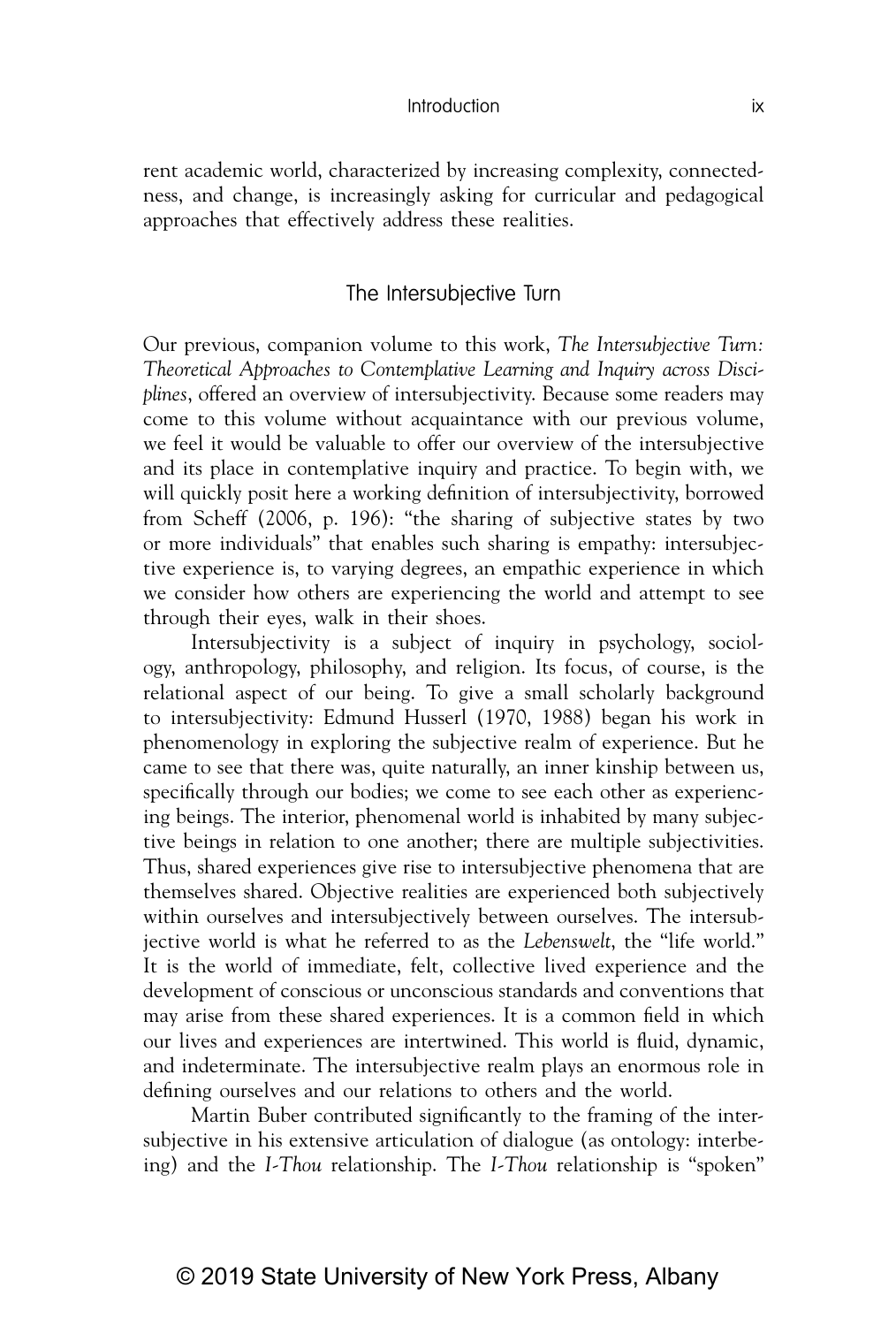or manifested with the whole being, one to another. The relationship is one of addressing and being addressed, again from and to the whole being: being to (and with) being. The *I-Thou* relationship brings the fulness of being of both *I* and *Thou* into realization: this is the heart of the intersubjective.

Buber's (1965) concept of the "interhuman," expressed in his later life, emphasizes the individual ontology—the *I* and the *Thou*—as distinct beings, and, paradoxically, at the very same time there exists the occasion for a shared ontological reality; this is the dimension of interbeing, also articulated by, among others, Thich Nhat Hanh (2000, 2005). But even in his early work, Buber (2000) insisted the *I-Thou* relationship could exist in the three spheres of nature, the human, and the spirit. The intersubjective turn is this intentional, ontological orientation to the other—human, more-than-human, or spirit—as a whole being through the simultaneous acts of our addressivity and receptivity. Buber writes, "Relation is mutual. My *Thou* affects me, as I affect it. We are moulded by our pupils and built up by our works. . . . How we are educated by children and by animals! We live our lives inscrutably included within the streaming mutual life of the universe" (p. 29). In his later essay "Elements of the Interhuman," Buber (1965) writes:

To be aware of a man [sic] . . . means in particular to perceive his wholeness as a person determined by the spirit; it means to perceive the dynamic centre which stamps his every utterance, action, and attitude with the recognizable sign of uniqueness. . . . It is possible only when I step into an elemental relation with the other, that is, when he becomes present to me. (p. 80)

The intersubjective has also been the focus of a significant amount of recent scholarship. As Gunnlaugson (2009) has written:

Intersubjective theory has surfaced in recent decades from diverse developments in consciousness studies, integral studies, philosophy of mind, transpersonal psychology and feminist critical theory among others. Partly in response to the problematic legacy of Cartesian rationalism that proceeds epistemically by objectifying and depersonalizing one's self and the world (Ferrer, 2001), a number of intersubjective theorists (Bai, 1999, 2004; De Quincey, 2000, 2005, Heshusius,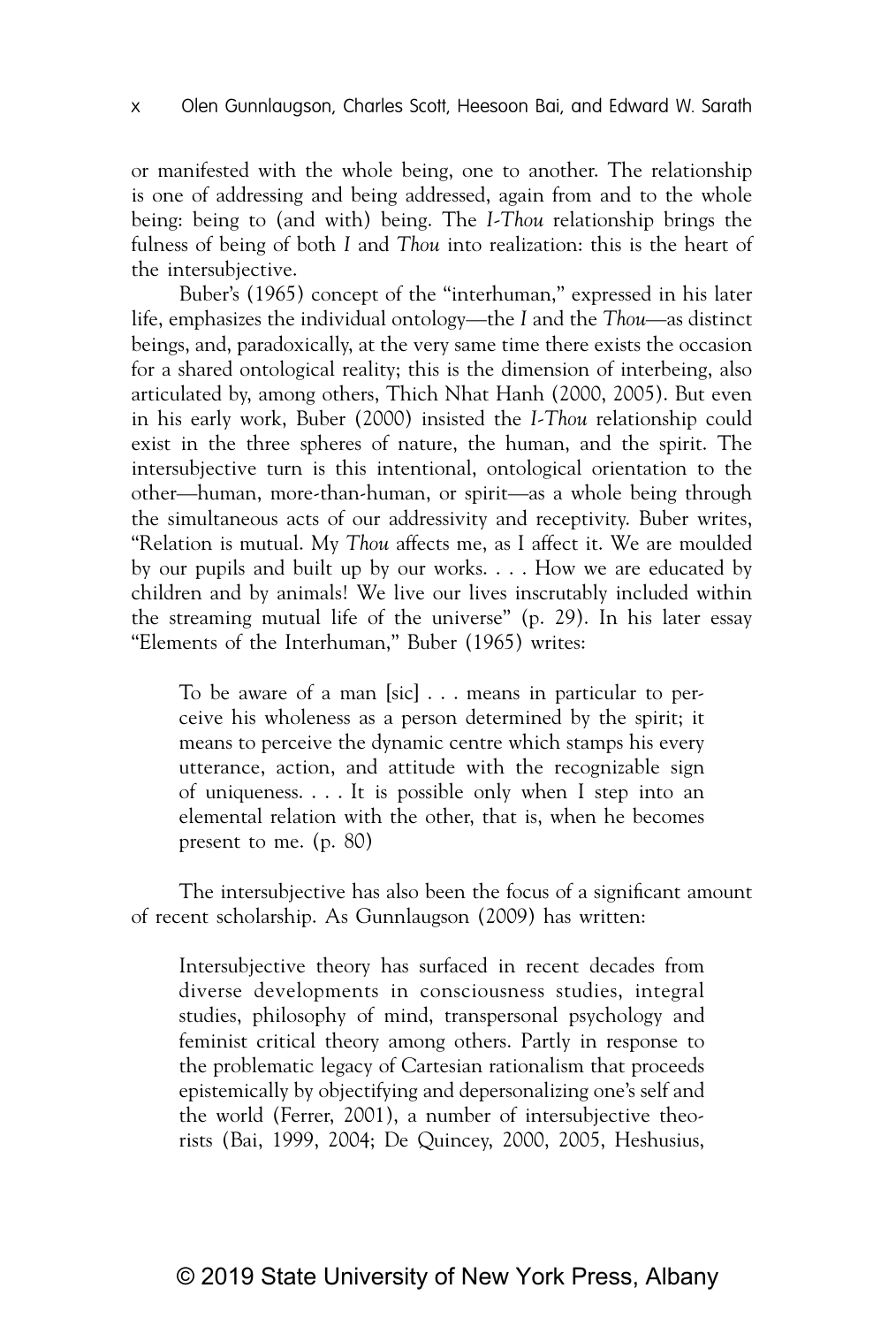### Introduction xi

1994; Thompson, 2001) have made the effort to establish the validity of certain shared processes of knowing born through and inside relationship. In doing this, these contributions have provided an important epistemological rebalancing and movement towards more integrated visions of knowledge and the processes of knowing. (p. 27)

Bai, Scott, and Donald (2009) define intersubjectivity as "the capacity and ability to sense and feel everything in terms of the bond and strength of intimate relationship" (p. 324). It is a consciousness that is based in active participation with the other; it is not an objectified, dualistic, abstract sense of placing the other at a distance that cannot be bridged by meaning-making. Intersubjectivity is a "dialogical" consciousness that apprehends and communicates through language, the body, emotions, and intuition. In an earlier work, Bai (2001) characterized intersubjectivity as:

[a] mutual sharing of thoughts, perceptions, values, in short, the content of consciousness. Subjectivity, as I define it, refers to the fact of having the "inner," psychological world of thoughts, feelings, values, and attitudes, as opposed to the "outer" world of physiological processes of the body and matter in motion. When subjectivity is shared, so that there is a transfusion of thoughts, feelings, perceptions, and desires taking place, this is intersubjectivity. We become intersubjective beings when, through sharing ourselves, we are open to each other's subjectivity and allow its transfusion across our individual differences. (p. 311)

Having extensively surveyed the contemplative inquiry and learning literature, we came to realize that contemplative studies has until more recently emphasized a predominantly first-person standpoint—a response in part to the prevalence of third-person learning approaches that typify traditional academia. Roth (2006, p. 1805) points out that first-person approaches to contemplative experience involve exploring contemplation from a subjective position within the individual learner, while third-person approaches aspire to examine contemplative experience from an objective position that is presumed to be outside of us. But within the literature to date, insufficient attention has been given to contemplative pedagogy from second-person perspectives, which involve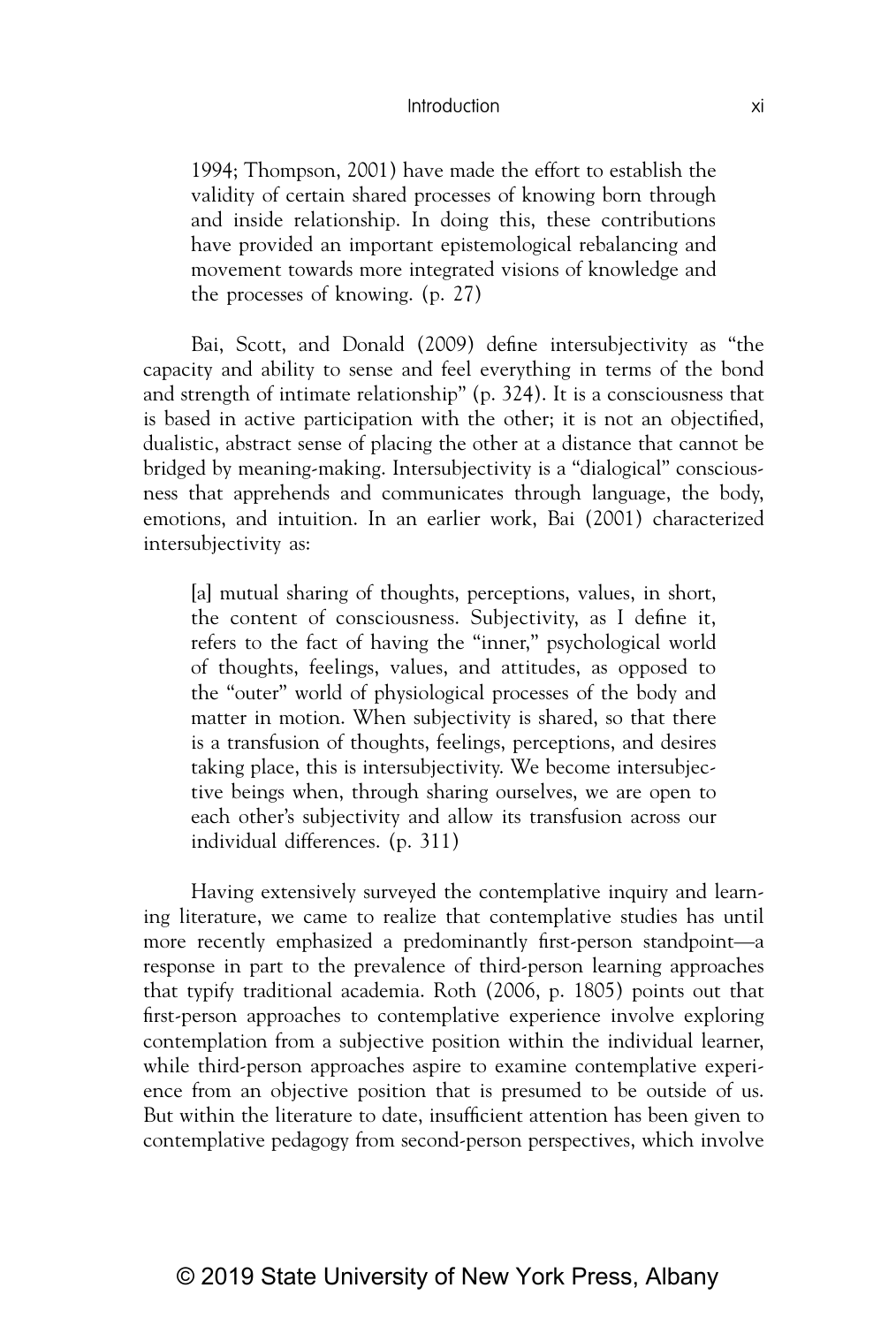exploring contemplative experience from an intersubjective position that is represented spatially as *between* us, in contrast to *inside* us (subjective position) or *outside* us (objective position). To our thinking and in our research, the way forward from here was clear. And while we were not yet in a position to come out and declare this with our first book, as this project came to a close, the obvious began to slowly dawn upon us.

Initial rebalancing efforts to honor first-person forms of contemplative practice within the field of contemplative education have, for different reasons, led to an omission of second-person approaches that cultivate collaborative discernment, inspire deeper shared and coemergent contemplative states of knowing, and generally move learners and educator toward a more collective focus in their learning engagements. Unlike either third-person or first-person methods, second-person approaches offer the benefits of engagement not only within our own interiority but also between participants within the greater field of awareness and ensuing conversation. The expansion and embrace of second-person methods provide a distinctive learning milieu or context in which collective wisdom and shared learning can begin to emerge from a participatory rather than individual-centered ethos within groups, teams, and the classroom as a whole; this is what Wilber (2006) refers to as "the nexus of a we" (p. 153). Furthermore, within the contemplative realm, the intersubjective can extend out into the more-than-human realms.

In no way denying the necessity for first- and third-person contemplative approaches or practices, the move to opening our interconnections within second-person approaches represents a filling out of the learning culture that is always already present in each classroom, though to varying extents either ignored or sidelined in favor of more traditional methods that are centralized in the individual learner.

Second-person approaches to contemplative education draw from various fields, including intersubjective theory, where we find the notion of the *intersubjective field*, which forms between any two or more persons where there are always at least three points of view: mine, yours, and ours together (Orange, 1995; Sarath, 2013). Support for this work has surfaced within and more broadly across the fields of leadership development, dialogue education, consciousness studies, psychotherapy, creative arts, and collective intelligence, among others (see the introduction to *The Intersubjective Turn: Theoretical Approaches to Contemplative Learning and Inquiry across Disciplines* for references to relevant works in these various fields).

In his proposal for a new field of contemplative studies, Roth (2006) advocates integrating critical third-person and first-person approaches to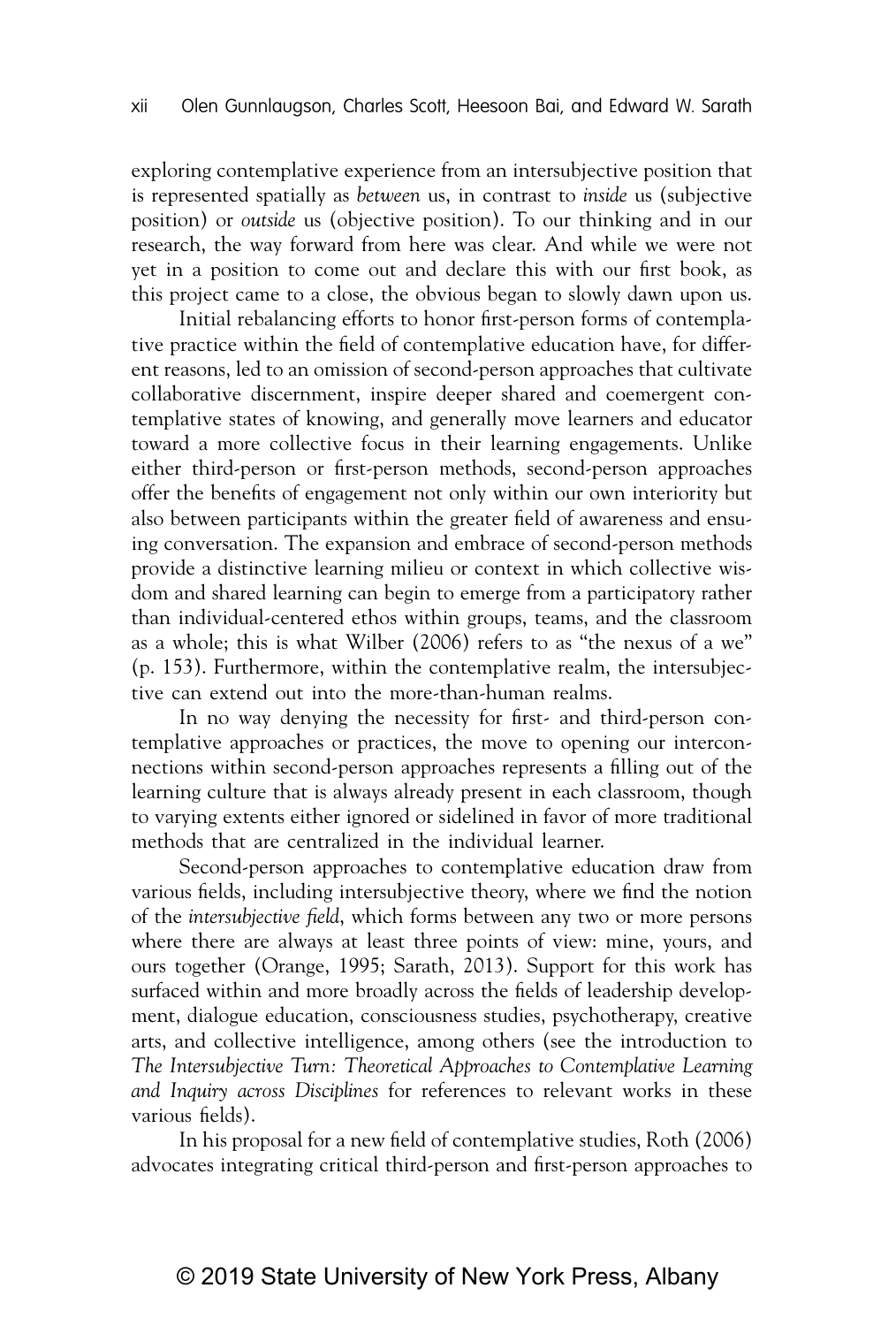#### Introduction xiii

contemplative study. Yet despite these important developments, peerreviewed books of current scholar-practitioners' accounts of secondperson contemplative approaches to learning across higher education settings have not yet been ventured. As our first book project closed, after further conversation, we saw this omission as a clear occasion and call for our two volumes on the intersubjective dimensions of contemplative inquiry and learning in higher education. Whereas, in our first book, we advocated making the turn to contemplative inquiry and learning, we have come to realize that it is time to extend this turn in the direction of a second-person scholarship of intersubjective theories and practices.

Since that moment dawned on us, and through the development of this two-volume project, we have grown to appreciate the promise of how second-person contemplative approaches to learning and teaching will contribute significantly to the field of higher education at large. In a larger educational sense, there is the promise of an expansion and shift to a more relational sense of being as well. We feel a growing need for continued engagement with the current landscape of contemplative education, pedagogy, and curriculum, only this time from the perspectives of leading second-person contemplative researchers and practitioners. Building from this epiphany, and in embarking upon and finally completing this project, our conviction that the promise of second-person contemplative approaches can play a significant role in helping us create deeper, more meaningful, and sustainable relationships with others and with the various ecologies that surround us has grown not only in each of our reflections but in our practices and lives as scholar-practitioners.

Having explored theoretical frameworks and approaches to contemplative inquiry in *The Intersubjective Turn*, we now offer this volume that applies theory to practice in the realm of the intersubjective.

### Theory and Practice

Since the Ancient Greeks, the dynamic interplay, often fraught with tensions, between theory (*theoria*) and practice (*praxis*), has been a source of considerable reflection and debate. To wit, Aristotle held the view that the desirable lifestyle for human beings was largely in service of the intellect or *theoria*. The contemplative arts were generally understood by Aristotle (1999) as an activity that served as an end in itself and in many respects was cut off from a more active engagement in the polis. On the other hand, Plato's concept of *theoria* (in the *Republic*) is deeply interwoven with one's way of being in the world; in his allegory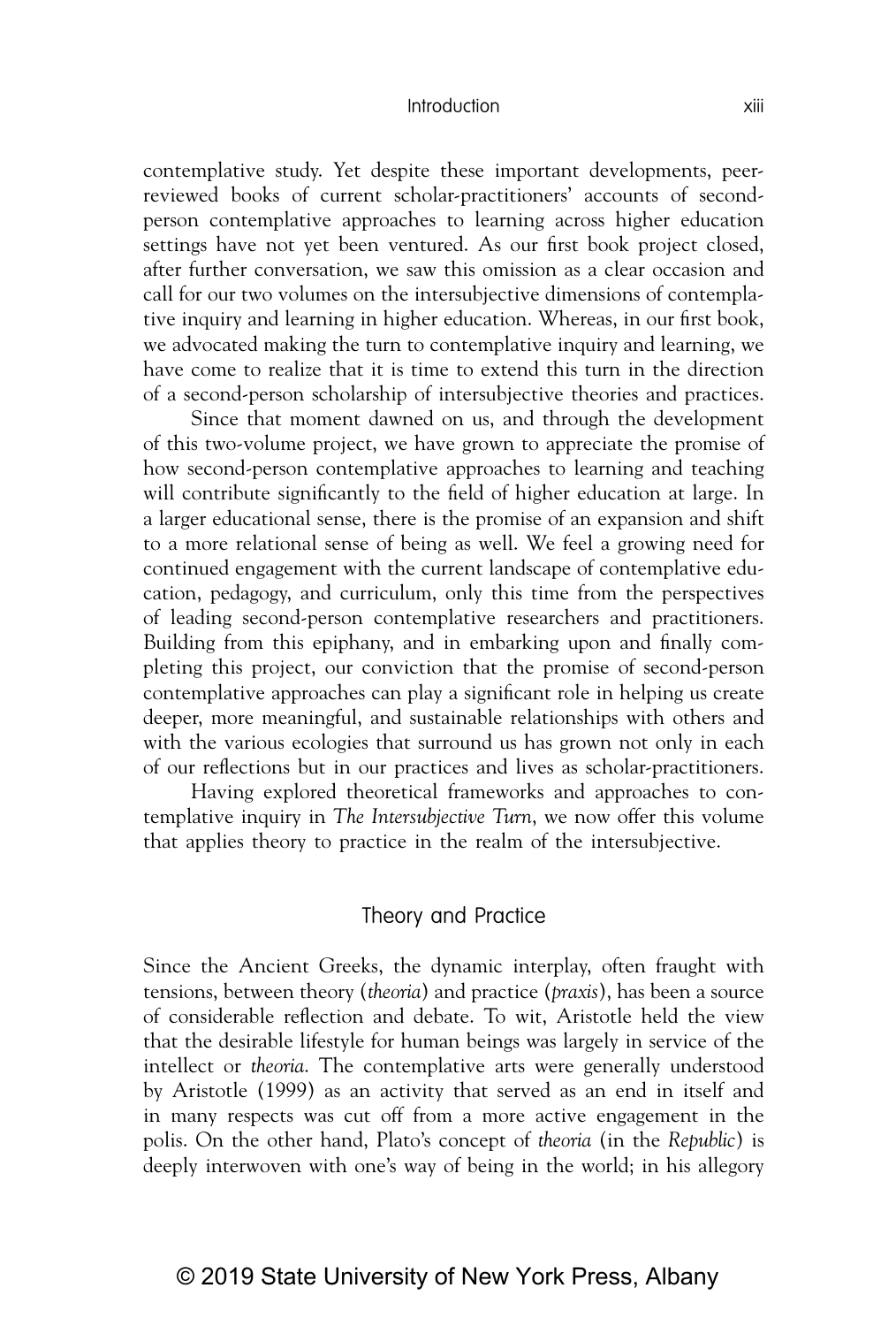of the cave, the individual who leaves the cave subsequently returns to it, adjusting the eyes to the relative darkness and working in and with that reality. Theory becomes grounded in interpersonal practice. Pierre Hadot (2002) reminds us of the central role that contemplative practices played in the evolution of the systems of logic and rational thought, typically presumed to be largely intellectual endeavors, that are ascribed to the same tradition of ancient thinkers. While there is "no denying the extraordinary ability of the ancient philosophers to develop theoretical reflection on the most subtle problems of the theory of knowledge, logic, or physics," he writes, it is also important to recognize the engagement in contemplative disciplines that were "intended to effect a modification and transformation in the subject who practiced them" (p. 6). Nightingale (2004) adds that "by linking philosophical theorizing to an institution that was at once social, political, and religious, the fourth-century [BCE] thinkers identified theoretical philosophy as a specific kind of cultural practice," adding that this move grounded *theoria* in social and political realities (p. 4).

While we subscribe to the approach conveyed in the accounts of Plato, Hadot, and Nightingale, we also share the concern, consistent with the bulk of educational criticism, that the prioritization of theory over practice still takes place as a pillar of the Western model of education, from grade school to graduate school. In other words, applied forms of experiential knowledge, particularly at the individual level when based in or informed by other ways of knowing—somatically, phenomenologically, emotionally, spiritually, among others—have become entirely secondary or marginalized altogether. Committed to countering this pattern, we begin this book by restating the theme that weaves through each of our three volumes—that of the fundamental importance of practice in institutions of higher learning. Moreover, that practice is not simply intellectual; it embodies, as previously stated, rigors that are somatic, phenomenological, emotional, and spiritual.

We build from the insight of curriculum scholar Ted Aoki's (2005) conceptualization of *praxis* as "the total person—head, heart, and lifestyle, all as one—given to an ethical life within a political context." From this vantage point, theory and practice are "seen to be in a dialectical unity" (p. 116). As Carr and Kemmis (1986) observe, *praxis* "remakes the conditions of informed action and constantly reviews action and the knowledge which informs it" (p. 33). The pairing of theory and practice through reflexivity is central to an ethical practice of contemplative learning and inquiry.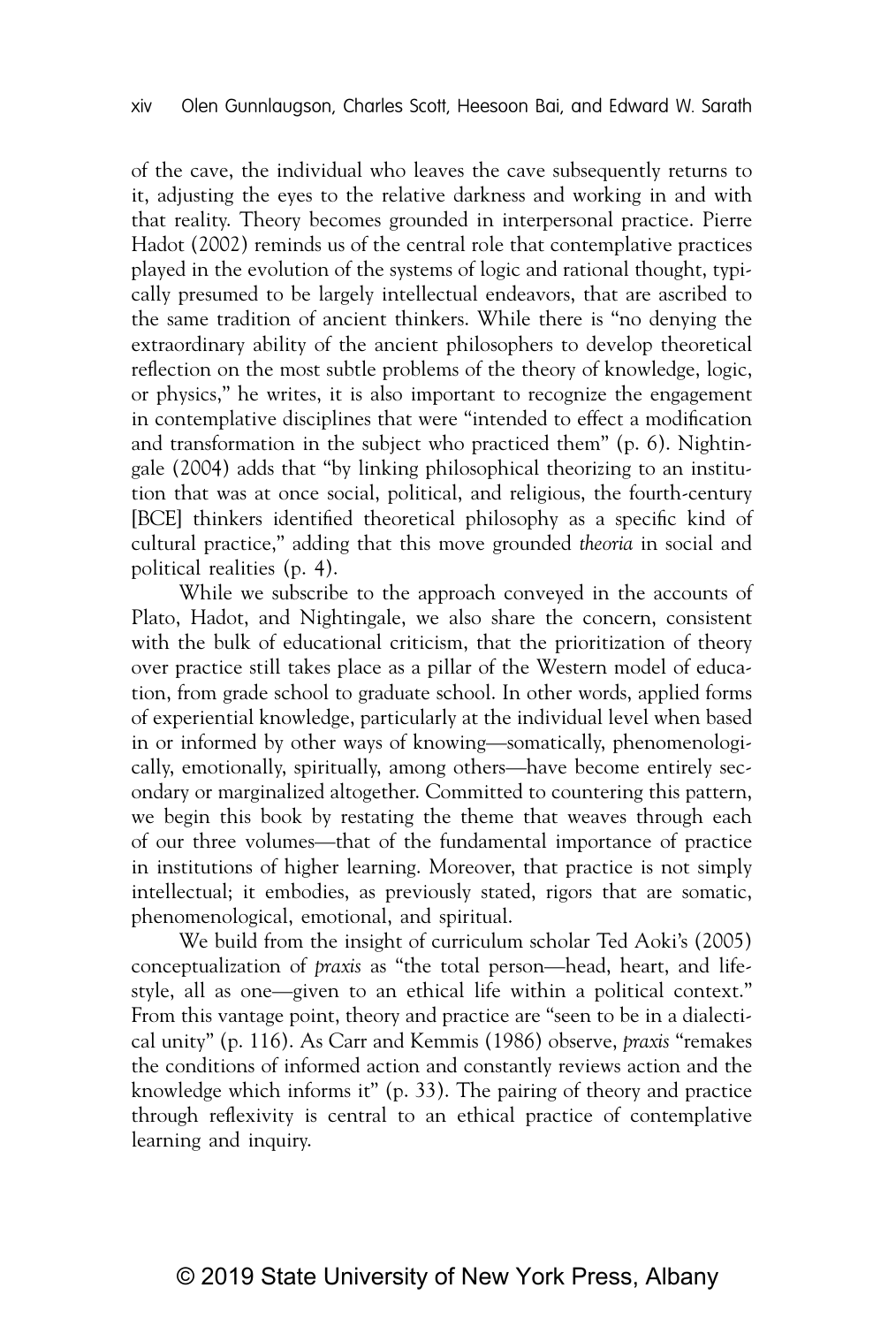### Introduction xv

There is also the matter of context. From feminist, Indigenous, postmodern, poststructural, postcolonial, and sociocultural perspectives, contemplative practice is contextually situated: historically, economically, politically, socially, environmentally, and spiritually. We need to attend to multiple dimensions of context in our practice.

## Practice in the Intersubjective Realms of Contemplative Inquiry

And if few educational aims are more important than the bridging of theory and practice, then the emergent field of second-person contemplative education holds as an arena where opportunities to fulfill this aim are particularly promising. Even a cursory look at the range of second-person experience underscores this point: The cohering silence of group meditation, Bohmian dialogue where participants connect to their deeper stream of shared meaning, the collective reading and interpretation of sacred texts across traditions, the spontaneous and creative exchange of improvised music, dance, or theater ensembles—these are but a few of a growing number of examples of formats that harness the deeper transformative capacities of second-person contemplative practice that can be implemented in higher education classrooms. Having, in our previous volumes, established theoretical terrain to substantiate inroads to support this kind of work, we are delighted now to present a rich and diverse series of applied case studies that ground this conceptual understanding in various pedagogical scenarios.

This present book devoted to practice in the intersubjective dimension of contemplative learning is created not only in recognition of the usual theory/practice divide and the latter's usual marginalization but also, more importantly, to reinforce the generative notion that intentional forms of practice create and guide consciousness. Contemplative practice opens us to the inner subtle regions of consciousness, of which everyday mind ordinarily lacks awareness or to which it lacks access and receptivity. In other words, contemplative practice brings forth contemplative consciousness. And intersubjective contemplative practice generates shared beingness, what Thich Nhat Hahn (2000, 2005) refers to as "interbeing" or contingent or dependent arising. Interbeing in second-person contemplative practice creates what Nakagawa (2000) calls a "pedagogy of communion." He elaborates that it "concerns the communal modes of relationships that take place in the deeper formative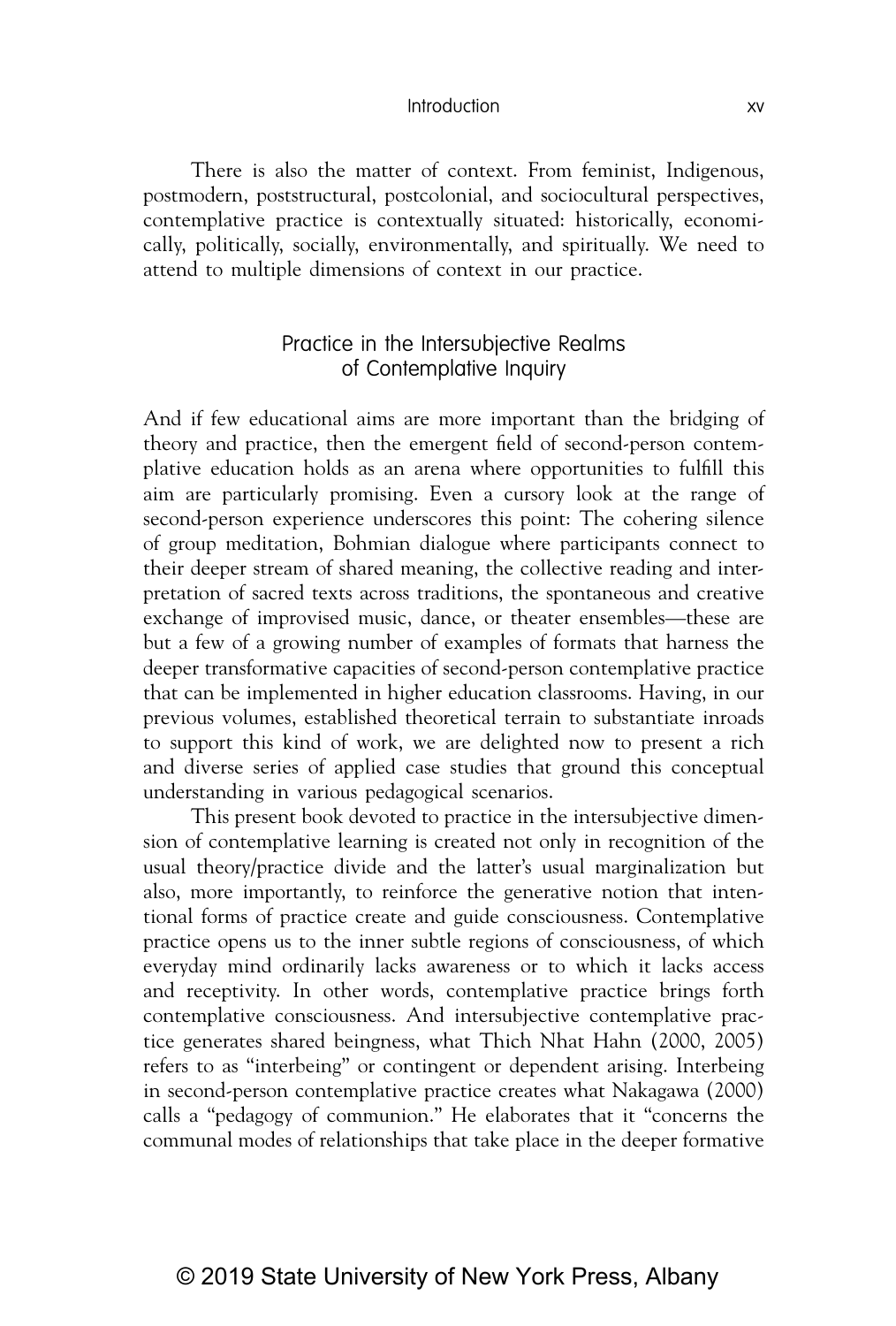dimensions of reality. In communal relationships, all beings are interconnected, unified, and interpenetrate one another without obstruction" (p. 50). Intersubjectivity involves an openness to being in contact with another at these deeper levels: by and with another person, a group of people, a text or idea, an animal, plant, mineral, or the entire cosmos. Intersubjectivity informs and makes claims on our individual subjectivity.

Let us repeat: mindful practice generates consciousness and hence brings us into contact with the interior dimensions of subjectivity, which, when it becomes shared, is a central dynamism of the contemplative turn in higher education. As longer-term practitioners inevitably come to appreciate, the necessity for sustaining regular, committed practice is clear, whether this realization comes from the teachings of the various wisdom traditions that have housed many of the contemplative approaches explored within this volume or from the latest research in neuroscience.

As editors of this three-volume series, we are particularly excited about the intersubjective turn in contemplative learning. We note that the principal context of our growth and development is through modes of learning and engagement that take place in the intersubjective dimension—in the relational field with others. Learning via contemplative inquiry and practice is no exception. The core value of the intersubjective domain of human learning is most noticed when there has been a rupture to it; all of us can recall instances when college students, faculty, or staff have suffered due to breakdowns in communication or understanding. From this and other, more personal, evidence, we should conclude that intersubjectivity is an absolutely essential psychic nutrient for human growth and learning. By the same token, as contemplativeoriented educators, we will need to know how to work with and apply intersubjective principles and ways of being in our pedagogical practice, in the service of stimulating and facilitating learning and growth in people with whom we work and teach. Such recognition in our view opens a wide horizon of deep, complex, and life-changing learning for contemplative educators and their students to engage.

Given that relationships with other human beings and the "morethan-human" dimensions of life are indispensable to the deeper sense and significance of life, any educational modalities or practices that draw directly from the contemplative quality of our intersubjective relationships are increasingly valuable. Because intersubjectivity lies at the very heart of relationship, the various forms and expressions of second-person contemplative pedagogy represent important attempts toward the ongo-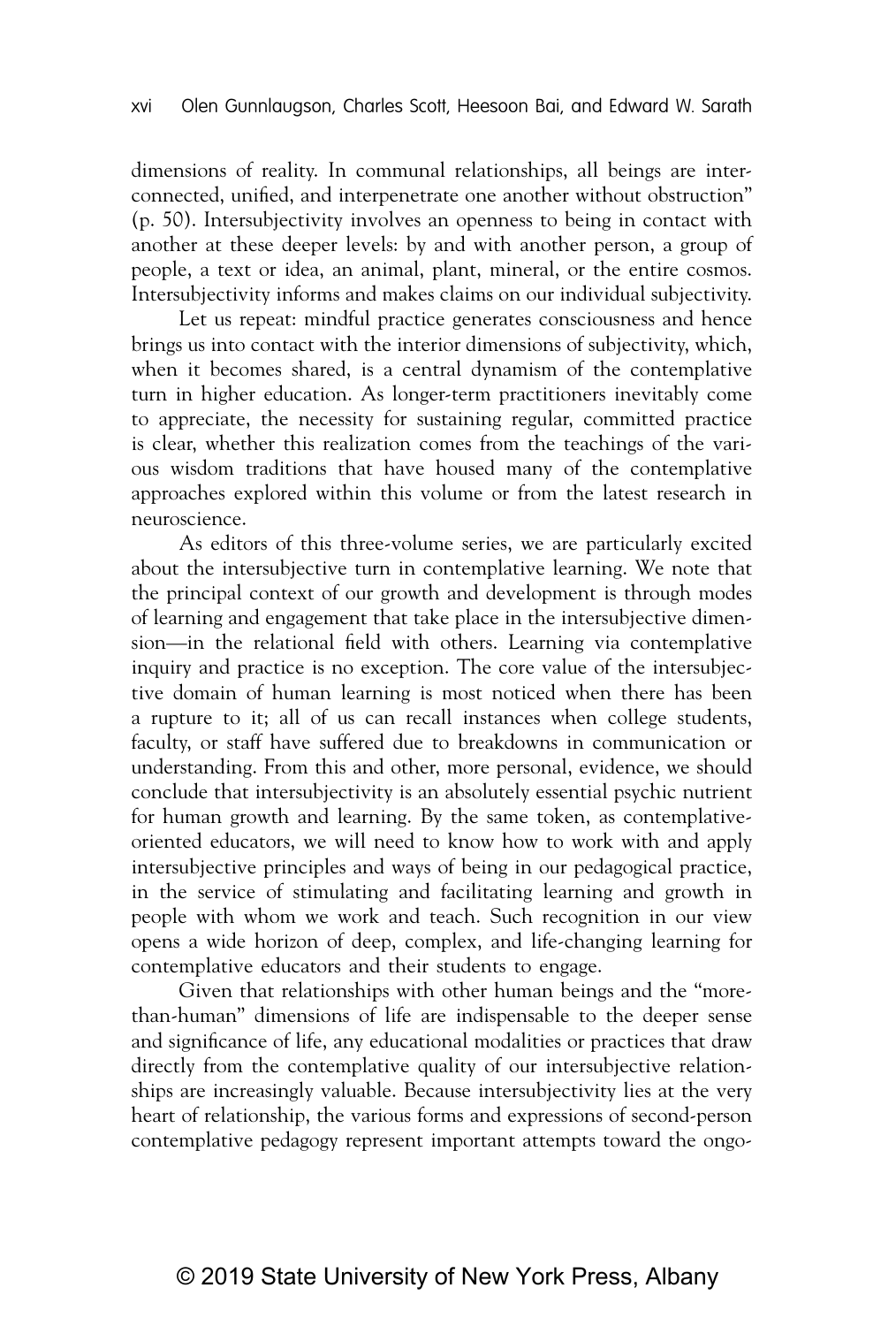#### Introduction xvii

ing exploration, development, and realization of our collective humanity in the classroom.

Because the editorial team of this contemplative learning and inquiry trilogy are dedicated long-term theorists/practitioners (contemplative and pedagogical), the occasion to edit these volumes has been an inspiring opportunity for us to join our authors in attempting to integrate these realms into various expressions of research and praxis. We give a brief outline of each chapter included in this volume as follows.

## The Chapters

The one element that binds this collection of essays is *relationships in teaching and learning*. More specifically, the commonality is the inner, shared experiences of the participants—the intersubjective experience engaged in contemplative practices designed around the intersubjective. We see the authors focus on the development of a respectful, gentle ethos; on mindful dialogue; on shared equanimity and respectful, critical inquiry and reflection; on "inter-corporeal mindfulness" and interactive flow; on teaching as a contemplative practice through mindfulness and self-study, and how first-person experience enhances second-person development; on a practice of Aikido that demands an intersubjective, second-person model of engagement; on the work of facilitating intersubjectivity through mindfulness, energetics, and somatic awareness; on the interpersonal dynamics of nursing students and faculty where the focus is critical inquiry and "humanbecoming," on the use of the contemplative and expressive arts in developing creativity and community, and finally on developing a spirit of contemplative, collective *communitas* among staff and faculty at a university.

As we will point out, there are many layers and manifestations of the intersubjective in these contemplative milieus. But in the midst of this diversity there is the unifying thread of the contemplative experience of the intersubjective itself, the shared life worlds, the essence of relationality. These layers and manifestations offer us a new and perhaps enticing way of possibly reconceptualizing contemplation itself.

Kathryn Byrnes and Jessica S. Caron launch this expedition with their chapter, "Mindfulness in Education: Contemplative Inquiry in a Community of Learners," which provides an account of how the contemplative features of respect, gentleness, intimacy, participation, and vulnerability can be invited into and supported in the learning ethos of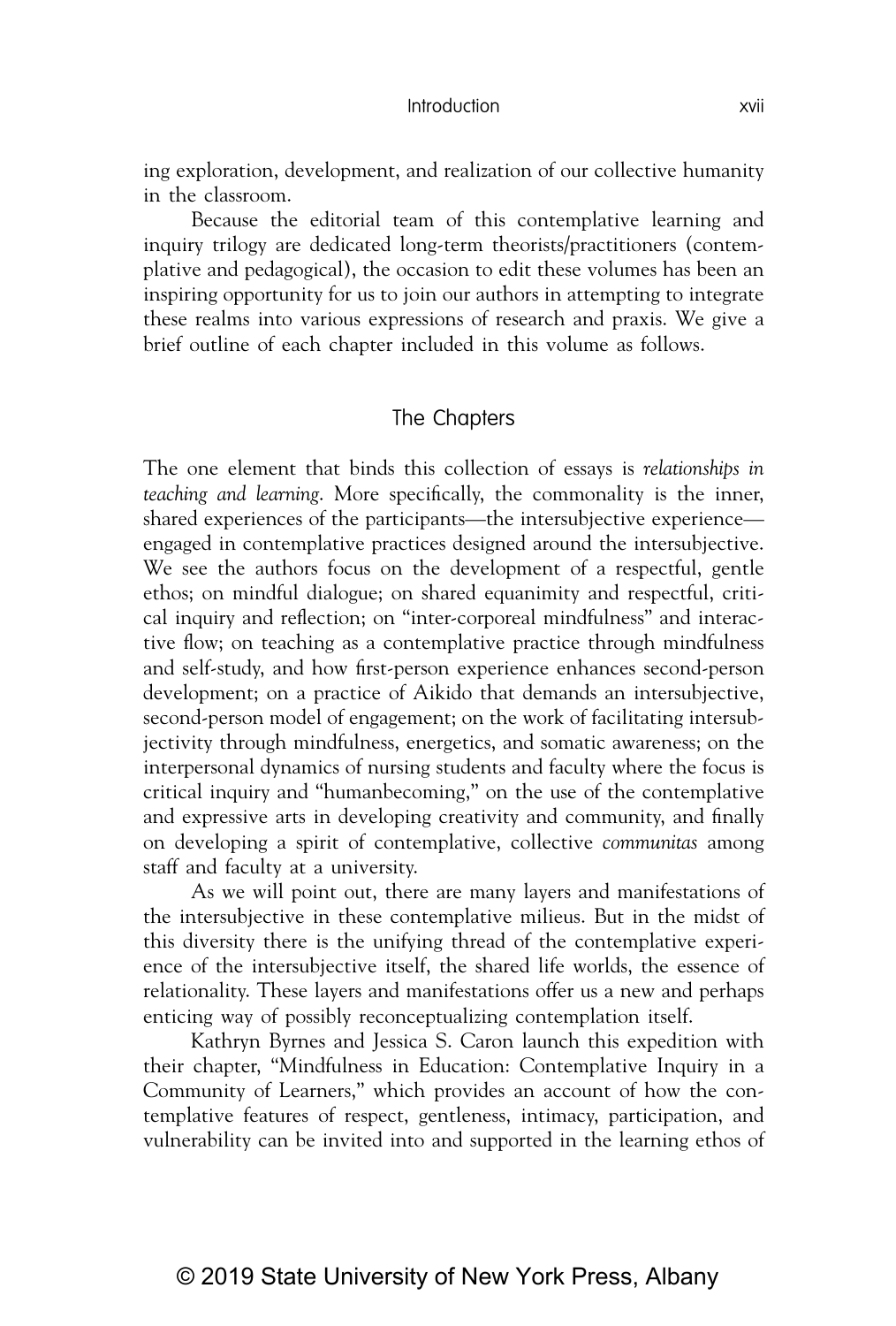an upper-level undergraduate education course, Mindfulness in Education. Rather than viewing teachers and students as disembodied beings by focusing solely on their intellectual and rational systems, the class explores how, within a community of learners, contemplative inquiry's emphasis on wholeness moves education toward a view of teachers and students as beings with not only minds, but also hearts and bodies.

Nancy Waring, in her essay "Meditating Together, Speaking from Silence: The Theory and Practice of Interpersonal Mindfulness," offers the reader a window into a graduate-level course on the theory and practice of insight dialogue, an interpersonal meditation practice developed by Western insight meditation teacher Gregory Kramer. In light of insight dialogue, the essay explores resonant theories of dialogue articulated by David Bohm (1917–1992), Paulo Freire (1927–1991), and Siddhartha Gotama (ca. 563–483 BC), known today as the Buddha. Each of these thinkers is committed to the enhancement of human understanding and compassion through dialogue, in the service of a kinder, gentler, more egalitarian world. The essay is intended to contribute to the dialogue on the intersubjective turn in contemplative education, and to suggest the value of the insight dialogue course under consideration as a model of intersubjective contemplative pedagogy.

Véronique Tomaszewski's chapter, "Intersubjectivity in the Holistic Teaching of the Sociology of Religion at Glendon College in Toronto," presents the case of an experiential, participative, and intersubjective pedagogy. Allowing for memorable intersubjective moments of comparison, rejection, and questioning encourages students to honestly connect to their beliefs, yet also to develop the critical thinker in them who mindfully uncovers the kind of sociologists they are. As Tomaszewski's and her students' testimonies reveal, "intersubjectivity" plays a performative role in the making and the shaping of a sociology-class consciousness built on equanimity. Intersubjectivity also creates the conditions and the environment conducive to a nondual, intellectual, and experiential relationship inside the classroom.

Stephen J. Smith and Karen LaRochelle continue the exploration with their essay, "Being with Horses as a Practice of the Self-with-Others: A Case of Getting a FEEL for Teaching." They explain how specific practices and programs of "facilitated equine-enhanced learning" (FEEL), while mostly attributing their personal and professional development successes to the mirroring of human consciousness in equine behavior, achieve pedagogical ends when mimetic resonances become animated by an intercorporeal mindfulness, which is to say, by a motional interbeing,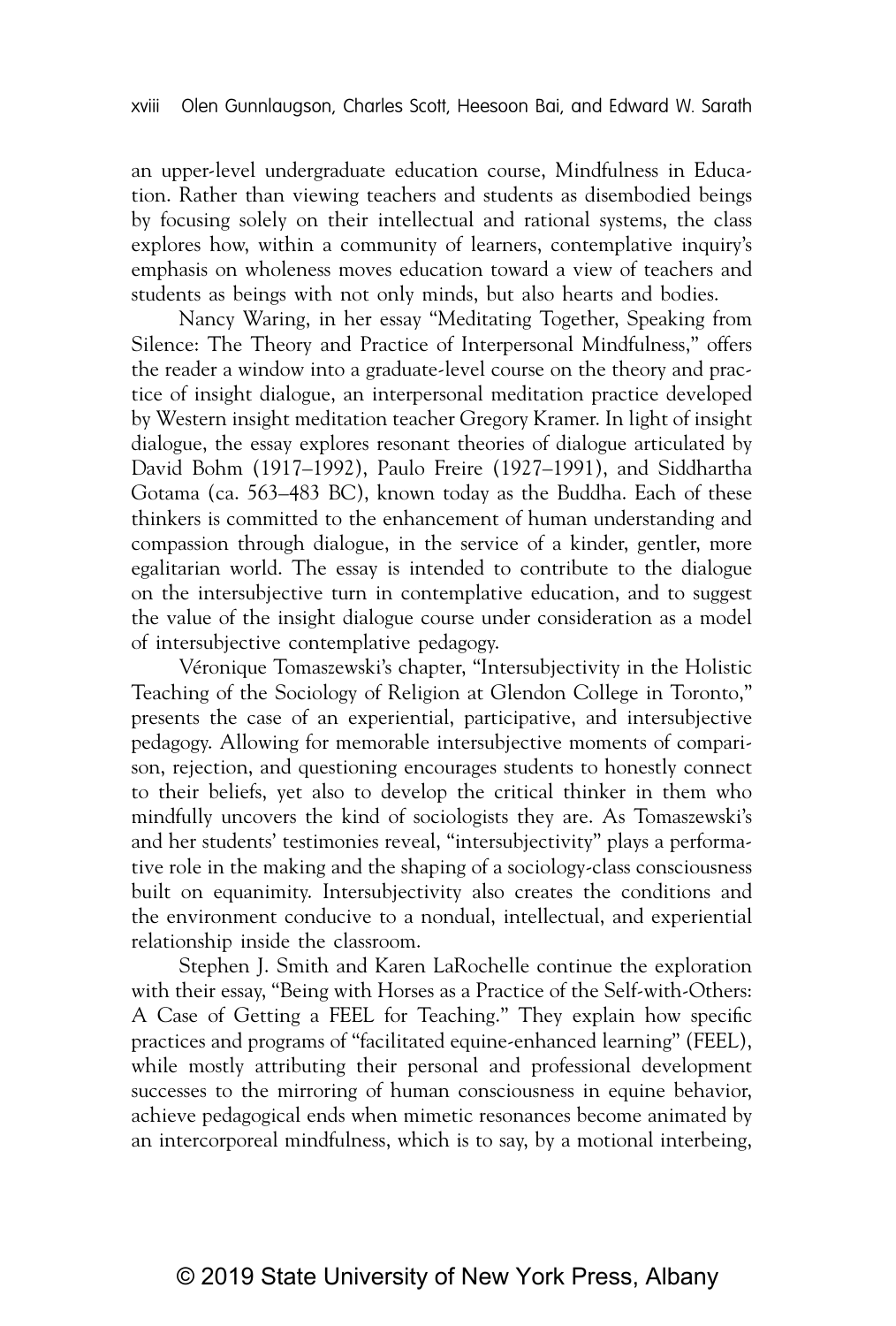### Introduction xix

relational attunement, and interactive flow. In this way, the intercorporeal dynamics of being with horses transposes readily, as an *intersubjective contemplative practice*, to the pedagogical practices of classroom life.

Thomas Falkenberg and Michael Link, in "A Disciplined Practice of Collaboratively Working on Teaching as Contemplative Professional Practice," explore teaching as contemplative professional practice, drawing on two traditions of human development that give particular attention to the importance of inquiring into and working with one's experiences of inner life for human and professional development. One is the mindfulness tradition of Buddhist psychology and philosophy and its modern Western adoption in consciousness studies, the second is the self-study tradition of teacher development that puts teachers' awareness and noticing at the center of teacher development. The considerable extent to which first-person experience enhances second-person development is highlighted in this work.

Michael A. Gordon, in "Awakening to Wholeness: Aikido as an Embodied Praxis of Intersubjectivity," reflects on how cultivating one's "mind and body coordination" through this defensive art develops embodied Non-dissension. He frames his investigation of intersubjectivity as a double-bind paradox: how can dualistic consciousness of subject-object dichotomy apply itself to resolving human conflicts while inherently operating from a position of the very dualism that creates such conflict in the first place? Through a series of vignettes and explication, the author replies with an account of Aikido as a contemplative way of being and living—based on a view of the cosmos as interdependent relationality that demands an intersubjective, second-person model of engagement.

In "Self, Other, and the System," Ian Macnaughton explores phenomenologically how to bring individuals into the realm of intersubjectivity. This work of facilitating intersubjectivity in individuals is not only about the art of personal reflection, nor solely about practicing how to listen to their personal way of being in their life and work. It is also in knowing how to sit with others, and be in attunement, presence, resonance, feeling states, and somatic experiences with a group, with a larger sense of human-to-human interpersonal intersubjectivity, and with the even larger expanse of our interbeingness. He presents a diverse methodological range, including the following: mindfulness and other contemplative practices, energetic practices, and a number of other practices.

Deborah Sally Thoun, Anne Bruce, and Coby Tschanz provide a chapter titled "Walking Steps: Contemplative Wanderings with Humanbecoming," which explores personal experiences of teaching-learning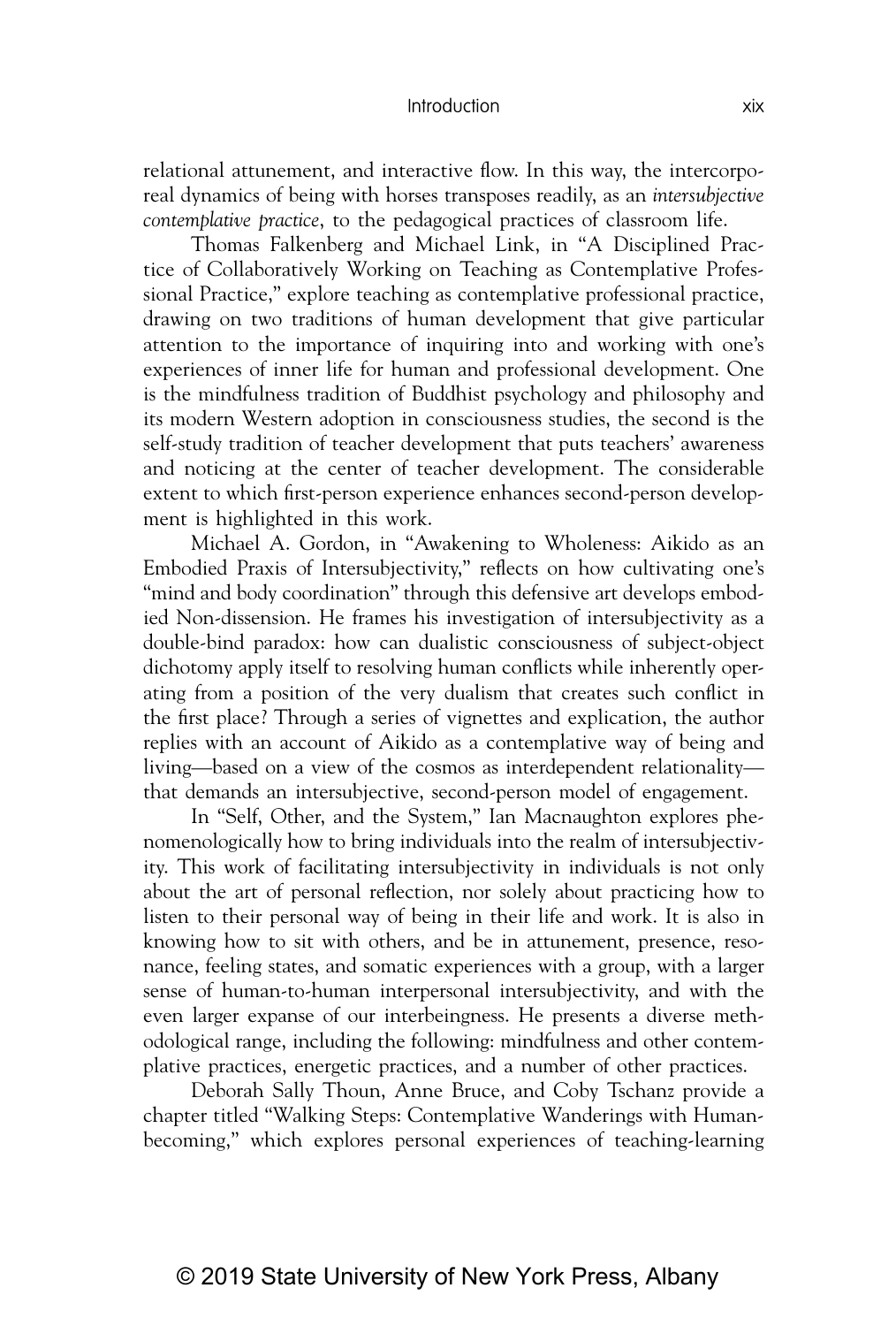for nursing students and faculty that cultivate intersubjective awareness, presence, and bearing witness to human being. They highlight an example of a nursing inquiry course and the synergistic resonances found among and between contemplative pedagogical approaches, course content, and the deeply connected philosophical ground of each, adding personal reflections and student accounts.

Sally K. Severino and M. Andrew Garrison's chapter, "Contemplative Learning: A Second-Person Approach to Physical Fitness," takes the inquiry into the realm of embodiment and approaches second-person intersubjective learning through the lens of a course on being physically fit. They present the neuroscientific groundwork on intersubjectivity that underpins second-person learning followed by a case study that demonstrates how second-person contemplative learning facilitates the cocreating of a new being image in the realm of physical fitness. Yet another layer of the intersubjective domain emerges through their account and analysis of their work.

Sean Park, in "Teaching Creativity and Building Community in the Undergraduate Classroom: Self-Awareness, Empathy, and Character through Relational and Contemplative Practice," describes the use of relational contemplative practices and expressive arts in a first-year undergraduate course in interdisciplinary expressive arts. Descriptions of how mindfulness meditation, interpersonal mindfulness practice, group dialogue, and Japanese *enso¯* painting are offered to students serves to illustrate how they render the classroom as a contemplative, creative, and collaborative community—one rooted in a rich sense of belonging and acceptance.

In her essay "A Three-Tiered Monastic Approach to Intersubjective Dialogue for Application within Higher Education," Mary Keator provides an excellent example of how a contemplative approach perfected in one of the wisdom traditions, *lectio divina*, can be applied in a purely secular context in higher education. She offers rich, practical examples from her own teaching in the humanities of how she has accomplished incorporating "sacred reading" into her classes. Beginning with a quick review of contemplative traditions in the West and the Christian monastic origins of *lectio divina*, she then lays out the principles of *lectio divina* and how they mesh with contemporary principles of contemplative inquiry, particularly as an intersubjective contemplative practice. She pays particular attention to the dialogical elements of *lectio*, exploring listening to self, to others, and class dialogues. All the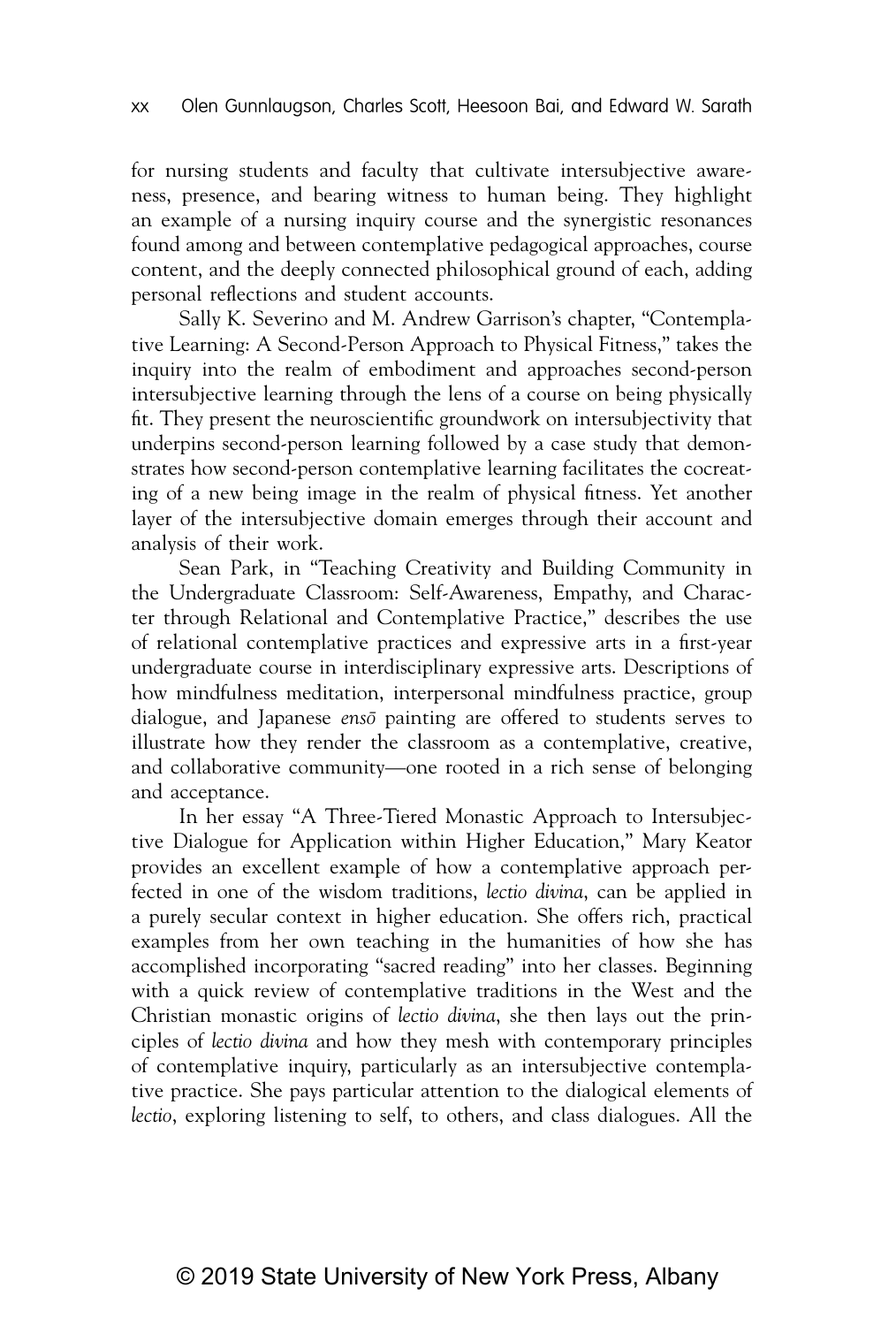#### Introduction xxi

while she provides specific examples, illustrating how she has used *lectio divina* in exploring texts as varied as *Antigone*, the story of Jesus and the woman from Samaria in the Gospel of John, the *Dhammapada*, *Gilgamesh*, and the *Katha Upanishad*. She provides comments from her students as well, demonstrating how relevant and meaningful the texts became. As one student wrote: "Both of these [texts] spoke to me. They made me reevaluate my life. What was my purpose for living?" Who could not wish for a similar outcome?

Finally, in "No Mind in Community: Cultivating 'Fields in Good Heart' in an Intellectual and Professional Praxis-Enhancing Commons," Arden Henley connects the "no mind" of contemplative practice to the realm of community through the metaphor of *the commons*. The nondenominational cultivation of contemplative states of mind by members of a community quite naturally leads to warmth, inclusiveness, and, at its best, *communitas* in community settings. Contemplative states of mind are expressed in and evoke specific social practices and an egalitarian ethos that can be likened to a commons. Henley's chapter provides specific examples of the effects of contemplative practice on the evolution of graduate programs at City University of Seattle in Canada.

On the whole, this third book of the series continues to advance our explorations into the first-, second-, and third-person varieties of contemplative inquiry begun in our first volume. In support of advancing scholarship that draws upon these three perspectives of contemplative inquiry, by focusing more in-depth with applied second-person approaches, this book continues to fill out this larger project, what our colleague David Forbes (2016) has referred to as a more integral view of the field. In our previous introduction, we suggested that a contemporary educational imperative is to establish the "inextricable link between individual consciousness and the cosmic wholeness" and "to refine understanding and approaches to this wholeness through all three lenses." We believe the essays contained herein illuminate the role of intersubjective contemplative practice toward these ends.

The collection also serves in clearly demonstrating how theory can be reflectively and creatively put into practice. Our intended audience for this collection are educators, counselors, those in medical services, social workers, and others who not only wish to deepen their theoretical understandings of the intersubjective dimensions of contemplative practice and inquiry but also wish to encounter living examples of it. We think the variety of examples here serves that need. The diversity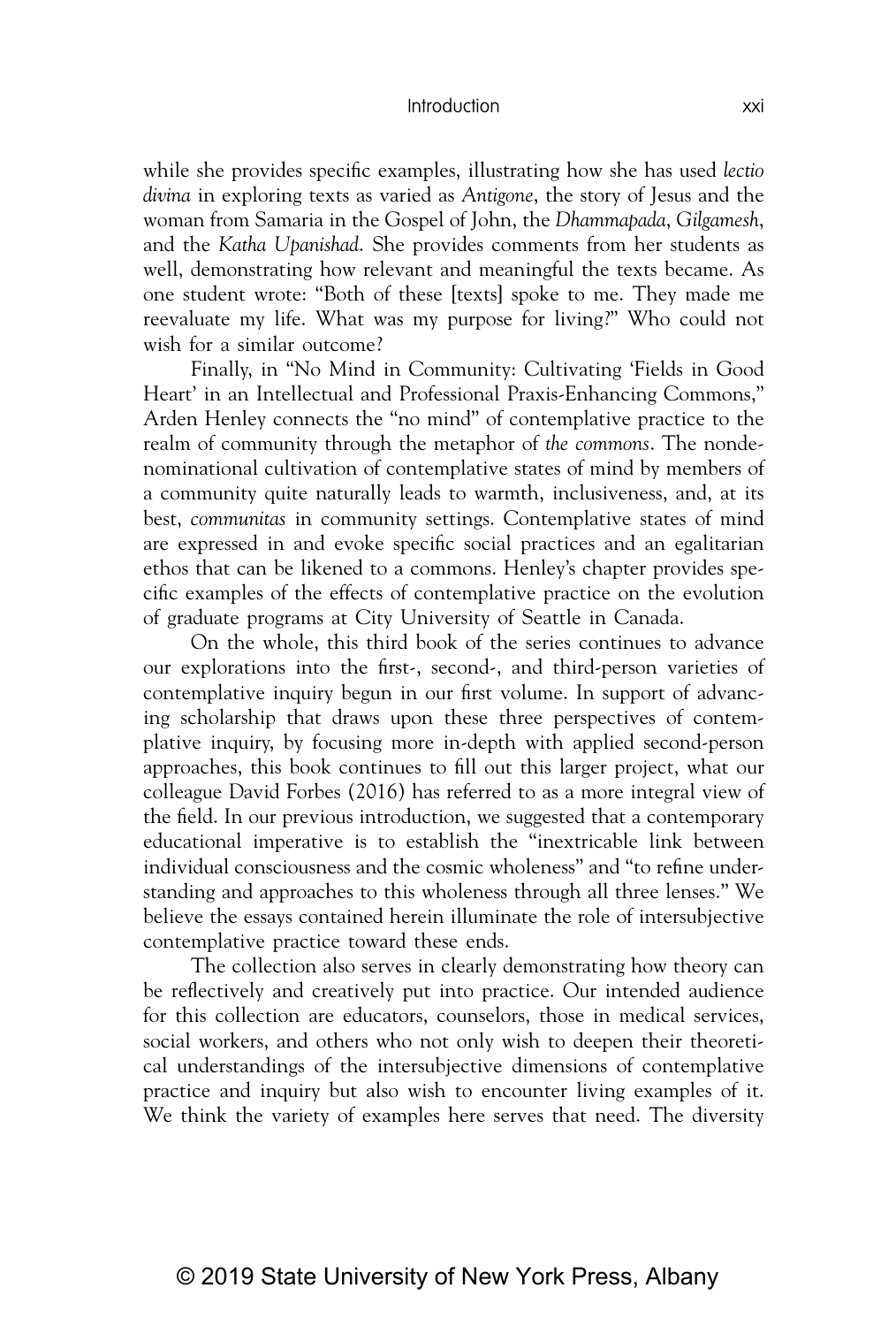of examples serves to widen the audience to whom this volume might appeal; the connecting thread is the sphere of interbeing: the manifestation of the intersubjective turn in contemplation.

Our hope is that this final volume of essays will inspire educators with practical possibilities in undertaking the challenge Mirabai Bush lays before us of continuing to build relationships and communities from a more engaged contemplative mindset and heart. As our authors demonstrate, practices that may have roots within the various world religious or wisdom traditions can still be creatively adapted to serve in secular contexts to the extent that spirituality encompasses the religious and the secular dimensions of our lives. In this respect, Second-Person Contemplative Inquiry serves an important and unique role in bringing us into a richer contact with these deeper shared dimensions of our lives. As the underlying motivations, meaning, and shared purpose of our lives and institutions depend to an increasing extent on our ability to constructively access and build together from this place in our learning and inquiries, it is our sincere hope that this third book will inspire practitioners and scholars to continue making advances with the Second-Person project of Contemplative Learning and Inquiry.

The editors would like to acknowledge the authors, not only for their scholarship, but also for their patience and good-natured cheer in working with us. We also would like to acknowledge and are grateful for the considerable expertise and attentiveness of senior acquisitions editor Christopher Ahn, senior production editor Diane Ganeles, promotions manager Kate R. Seburyamo, and copy editor Dana Foote. It is truly a pleasure to work with such an outstanding team.

### References

- Aoki, T. T. (2005). *Curriculum in a new key: The collected works of Ted T. Aoki*. New York: Routledge.
- Aristotle. (1999). *Nicomachean ethics*. Kitchener, Canada: Batoche Books.
- Bai, H. (1999). Decentering the ego-self and releasing of the care-consciousness. *Paideusis, 12*(2), 5–18.
- Bai, H. (2001). Cultivating democratic citizenship: Towards intersubjectivity. In W. Hare & J. P. Portelli (Eds.), *Philosophy of education: Introductory readings* (3rd ed., pp. 307–319). Calgary, Alberta: Detselig/Brush Education.
- Bai, H. (2004). The three I's for ethics as an everyday activity: Integration, intrinsic valuing, and intersubjectivity. *Canadian Journal of Environmental Education, 9*, 51–64.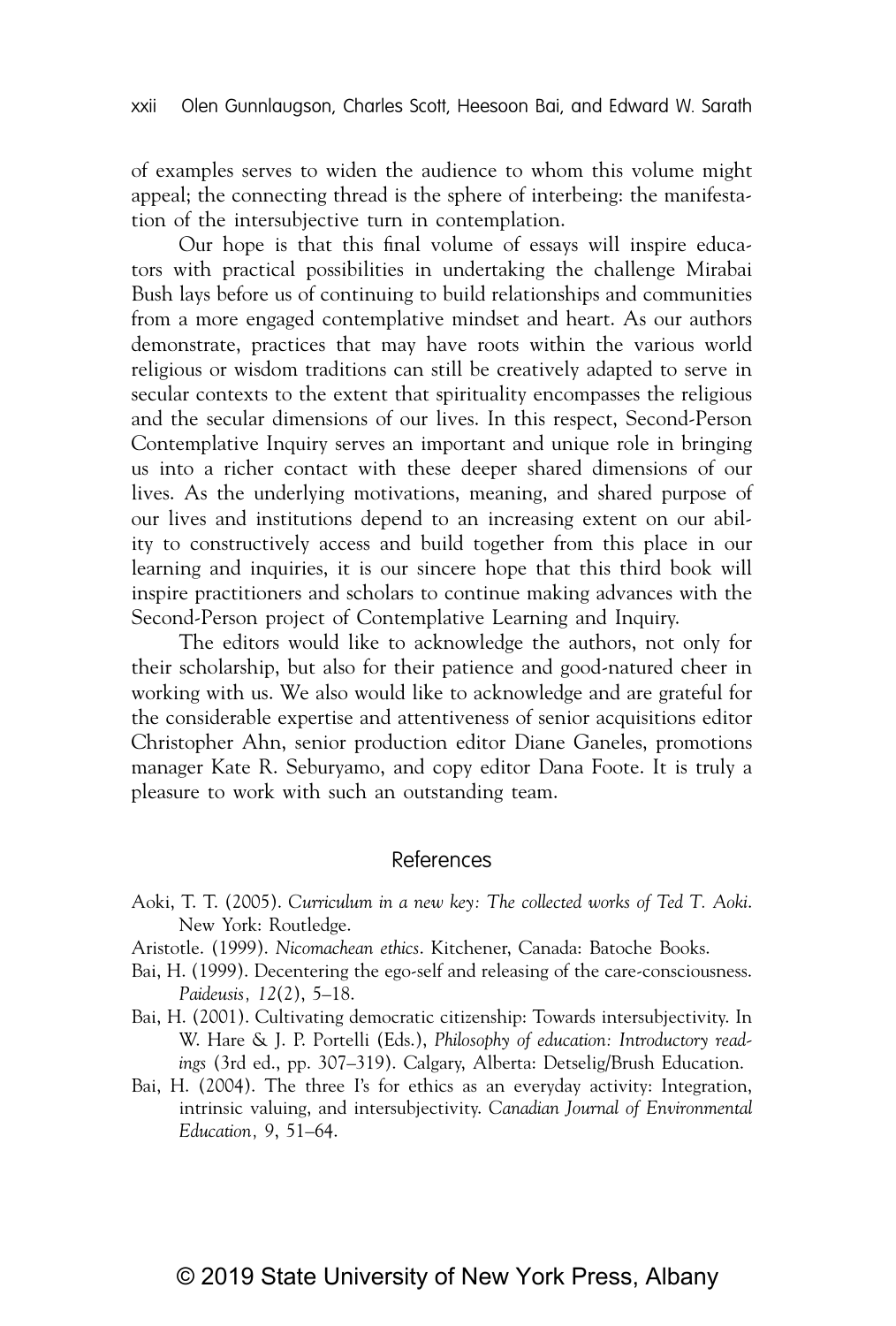- Bai, H., Scott, C., & Donald, B. (2009). Contemplative pedagogy and revitalization of teacher education. *Alberta Journal of Educational Research, 55*(3), 319–334.
- Buber, M. (1965). *The knowledge of man: A philosophy of the interhuman* (R. Smith & M. Friedman, Trans.). New York: Harper & Row.
- Buber, M. (2000). *I and Thou* (R. Smith, Trans.). New York: Scribner.
- Carr, W., & Kemmis, S. (1986). *Becoming critical: Education, knowledge and action research*. London: Routledge Falmer.
- de Quincey, C. (2000). Intersubjectivity: Exploring consciousness from the second person perspective. *Journal of Transpersonal Psychology, 32*(2), 135–155.
- de Quincey, C. (2005). *Radical knowing: Understanding consciousness through relationship*. South Paris, ME: Park Street Press.
- Ferrer, J. (2001). *Revisioning transpersonal theory*. Albany: State University of New York Press.
- Forbes, D. (2016). Modes of mindfulness: Prophetic critique and integral emergence*. Mindfulness, 7*(6), 1256–1270.
- Gunnlaugson, O. (2009). Establishing second-person forms of contemplative education: An inquiry into four conceptions of intersubjectivity. *Integral Review, 5*(1), 25–50.
- Hadot, P. (2002). *What is ancient philosophy?* Cambridge: Harvard University Press.
- Hanh, T. N. (2000). *The path of emancipation*. Berkeley: Parallax Press.
- Hanh, T. N. (2005). *Interbeing: Fourteen guidelines for engaged Buddhism* (2nd ed.). Berkeley: Parallax Press.
- Heshusius, L. (1994). Freeing ourselves from objectivity: Managing subjectivity or turning toward a participatory mode of consciousness. *Educational Researcher, 23*(3), 15–22.
- Husserl, E. (1970). *The crisis of European sciences and transcendental phenomenology* (D. Carr, Trans.). Evanston: Northwestern University Press.
- Husserl, E. (1988). *Cartesian meditations* (D. Cairns, Trans.). Dordrecht: Kluwer.
- Nakagawa, Y. (2000). *Education for awakening an Eastern approach to holistic education*. Charlotte, VT: Foundation for Educational Renewal.
- Nightingale, A. W. (2004). *Spectacles of truth in classical Greek philosophy: Theoria in its cultural context*. Cambridge: Cambridge University Press.
- Orange, D. (1995). *Emotional understanding: Studies in psychoanalytic epistemology*. New York: Guilford Press.
- Roth, H. D. (2006). Contemplative studies: Prospects for a new field. *Teachers College Record, 108*(9), 1787–1815.
- Sarath, E. W. (2013). *Improvisation, creativity, and consciousness: Jazz as integral template for music, education, and society*. Albany: State University of New York Press.
- Scheff, T. J. (2006). *Goffman unbound! A new paradigm for social science*. Boulder, CO: Paradigm Publishers.

# © 2019 State University of New York Press, Albany